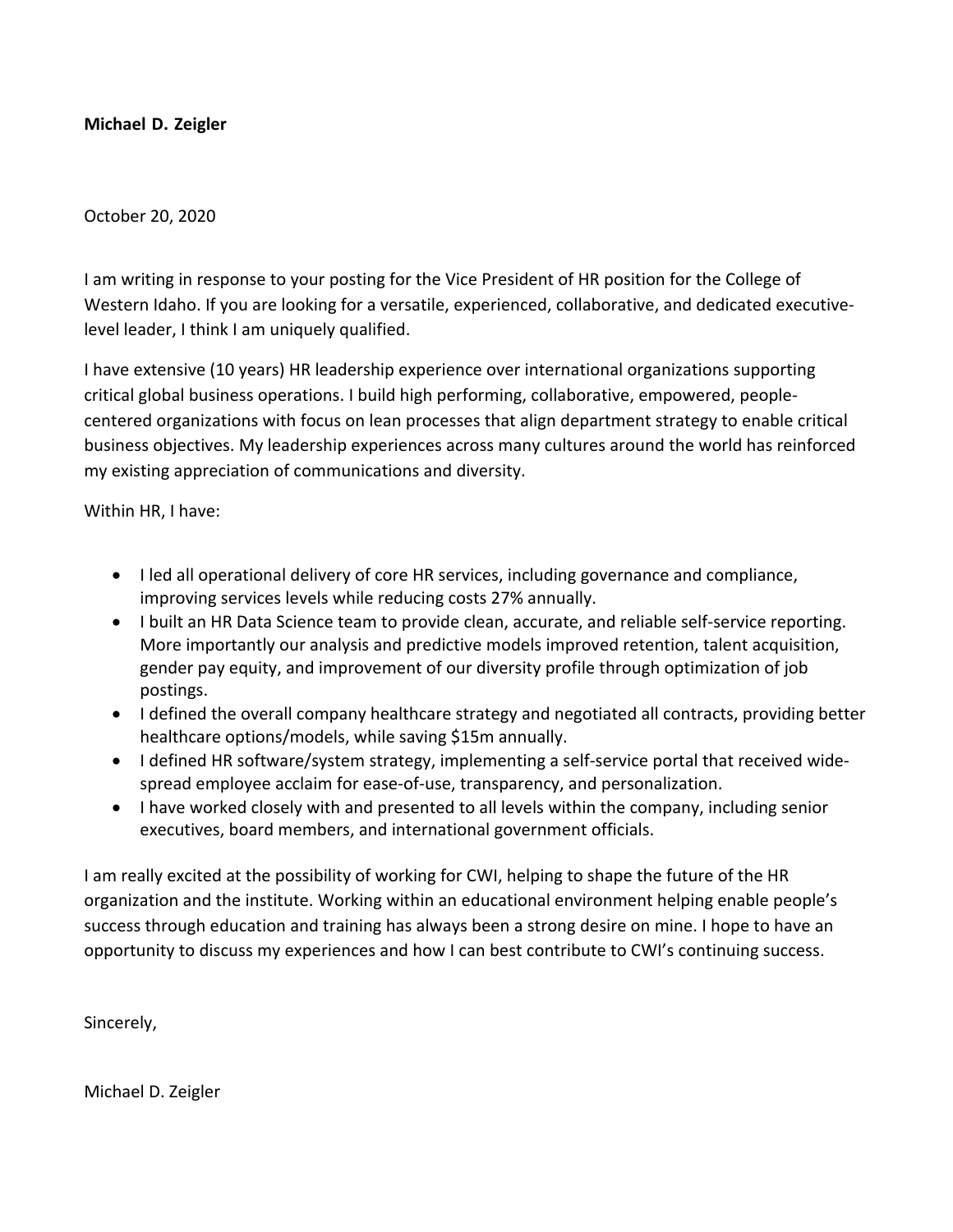# **Leadership Summary**

# *Innovation - Organizational Leadership – Change & Transformation Management - Strategy Development – Negotiation*

I create and improve high performing people-centric organizations and culture that enable business success through authentic leadership, advanced technology, analytics solutions, and appropriately scalable business processes.

### **Innovation**

- Built a data science and data engineering team (within HR), creating predictive analytics models (R, Shiny, Visier and Tableau) for attrition, retirement, retention, gender pay equity and improved talent acquisition. We conducted controlled experiments and improved our diversity profile from masculine/feminine linguistics design of job postings. Other work included conjoint analysis of total rewards programs, design of our annual engagement surveys, and gender pay equity models with hierarchical Bayesian statistical models realizing near 100% pay equity. All work was done with high levels of interaction and consultation with our C-level executives.
- Developed a Business Value Index tool for quantifying and measuring value contribution to align and globally prioritize global HR and HR/IT investment with our company strategy and business plans.
- Pioneered the adaptation of the ITIL Service Management Framework and Service Catalogs to apply to Micron's HR operations. This drove systems, processes, and approaches aligned to providing cost-effective, high quality services to the team members within Micron. System availability and employee satisfaction was improved by over 10% through this discipline. Service level agreements and service costs were established for the first time within HR.

#### **Organizational Leadership**

- Served as a coach and mentor to senior leaders as part of the company's Global Leadership in Action program. I helped define, build and reinforce company leadership values, behaviors, and culture.
- Led large, global HR (265+) and IT (500+) organizations and managed in excess of \$70 million annual budgets, maintaining performance to within 2% of target (generally under budget).
- Within 9 months as the General Manager for a newly acquired business unit, I was able to reduce production costs by 40%, improve quality by 20%, and eliminate supply-chain interruptions while bringing new products to market.

# **Change and Transformation Management**

- As a Sr. Director for Micron's Corporate HR organization, I led the transformation of the global HR team into a scalable, partially outsourced delivery model, reducing costs by over 27% (~\$11 million) annually, while improving service levels and bringing new programs online.
- As the Sr. Director and Program Manager, I led the transformation of Micron's IT organization to a global onshore/offshore outsourced delivery model. Through careful data-driven process re-engineering, cross-functional collaboration, and extensive employee communication, we transformed IT services without any service interruption while reducing labor footprint by 35% and operational costs by 30% annually.

# **Strategy Development**

- I served as the Chair of Micron's 401k Investment Committee with fiduciary responsibility for overall governance, strategic design and investment decisions for the company's 401k program with over \$2 billion in assets. Assets grew over \$650 million during my tenure as Chair with best-in-class participation and contribution rates, while adding key features like Roth in-plan conversion and driving overall program costs down 15%.
- I used Kaplan & Norton Balanced Scorecard methodologies to collaboratively create our multi-year strategy for our global IT and HR organizations. Combined with our portfolio management processes, this ensured alignment of objectives and resources to business imperatives. I developed business driven KPIs to measure progress and manage accountability.
- Regularly collaborated on strategy and performance data exchange with C-level executives from other companies as part of our HR and People benchmarking and strategy process. Information was shared with CEO/CxO and used to determine people strategy and process improvement.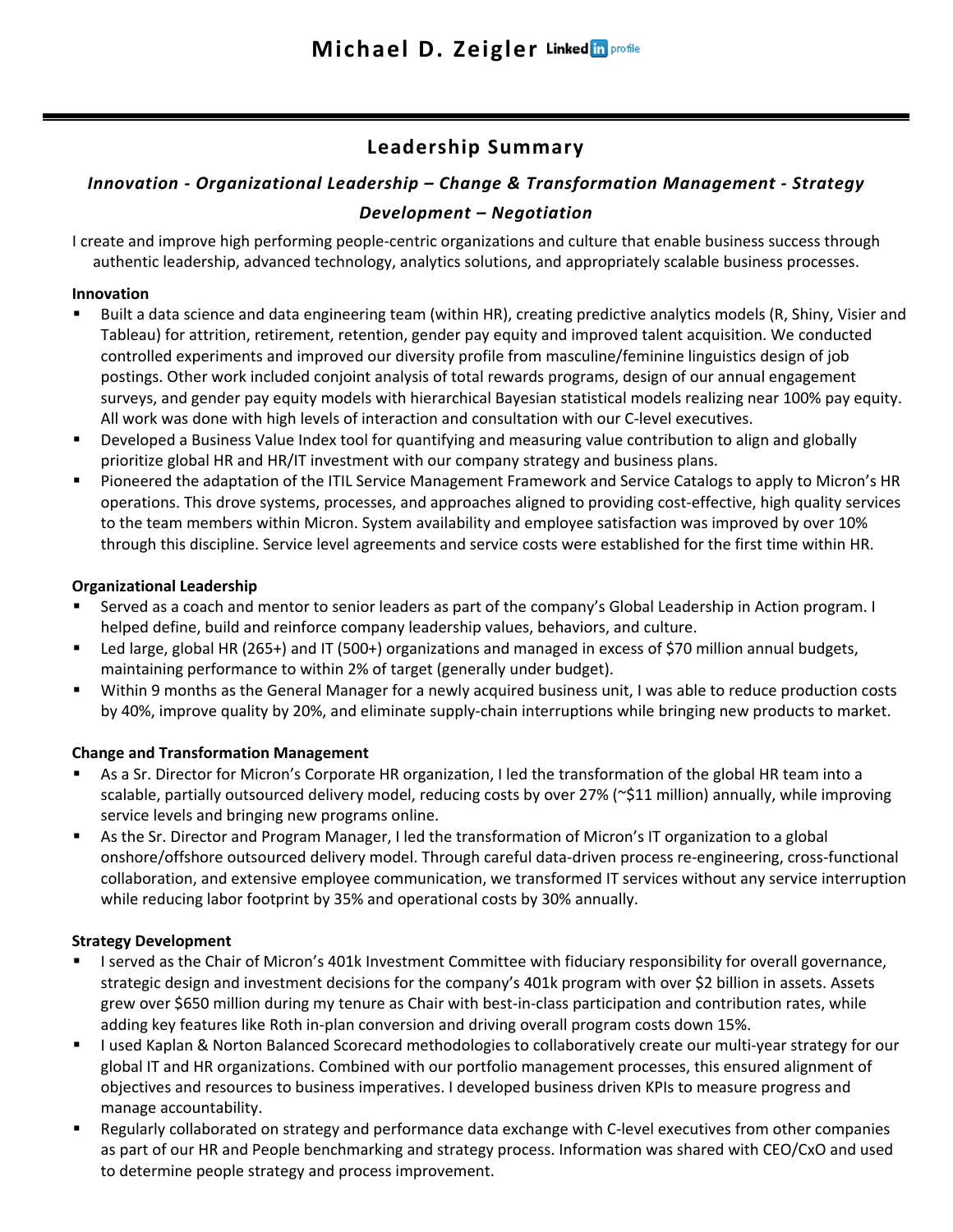#### **Negotiator**

- Negotiated performance-based healthcare contracts resulting in \$15 million in annual cost reduction and beating the national healthcare cost trend by 5-7%.
- Negotiated all contract manufacturing and supply agreements (in the US, Japan, and Hong Kong), with contract values in excess of \$25 million annually. All structures contained key performance incentives/penalties and scalability constructs to best align to our business strategy.
- Architected and led negotiations for multi-year IT infrastructure outsourcing contracts worth over \$33 million in contract value.

# *PROFESSIONAL EXPERIENCE*

Valerian Partners, LLC, Boise, Idaho, 2020 to present. Valerian Partners, LLC is a private management consulting company helping mid-sized businesses grow and reach their full potential.

#### **Managing Partner,** February 2020 to present

I am a co-founder and Managing Partner, specializing in HR, IT and Operations practices, as well as go-to market strategies on a national level. To-date, we enabled a sales team driving \$4m in sales within 6 weeks and positioned a client's product into 2 of the nation's Top 15 retailers in less than 60 days.

MICRON TECHNOLOGY, INC., Boise, Idaho, 1989 to 2019. Micron is a publicly traded, U.S. semiconductor manufacturer of DRAM, NAND, and NOR products, with over 34,000 employees across 20+ countries with annual sales exceeding \$20b.

#### **Vice President – Global HR Services, Operations, Analytics,** April 2015 to January 2019

I led an award-winning global team of 265+ HR team members delivering all aspects of HR to Micron's 34,000+ team members through a regional (APAC, US, EMEA) shared services model. I drove the global implementation of a new HR Portal platform (using Design Thinking) providing a state-of-the-art environment for team members to access "all things HR", including a full mobile experience. I led HR transformation efforts consolidating solutions and migrating from on premise SAP/SuccessFactors to a global cloud solution for core HR. My award-winning HR analytics team built a state-of-the-art analytics model putting the company at the forefront of global gender pay equity.

# **Sr. Director – HR Strategy, Governance & Workforce Analytics,** Feb 2011 to April 2015

I led an HR Transformation initiative implementing a high-performance operating model and organization structure for HR. The effort was completed in 11 months without any disruption to the business and during an acquisition and integration that doubled the size of the company. I was responsible for global HR governance and developing overall HR & People strategy, including process and HR systems solutions. We performed global process optimization and improvement practices utilizing LEAN practices, managed global HR financials, managed the HR portfolio, defined our HR/IS system roadmap, managed HR vendors and contracts, and overall HR compliance (EICC, HIPAA, SOX, etc.). Our workforce analytics team built predictive models on HR data, predicting attrition, influencing design of our compensation and talent acquisition policies and programs (through data), and improving our diversity and retention strategies.

# **GM & Sr. Director – SSG Display Business Unit,** Nov 2009 to Feb 2011

I served as the General Manager for the Microdisplay business unit, a team of 65 chemists, physicists, electro-optical engineers, marketing, sales, VLSI engineers, manufacturing and operations professionals designing and building CMOS/FLCOS based projection panels and engines for the embedded and stand-alone pico-projector market.